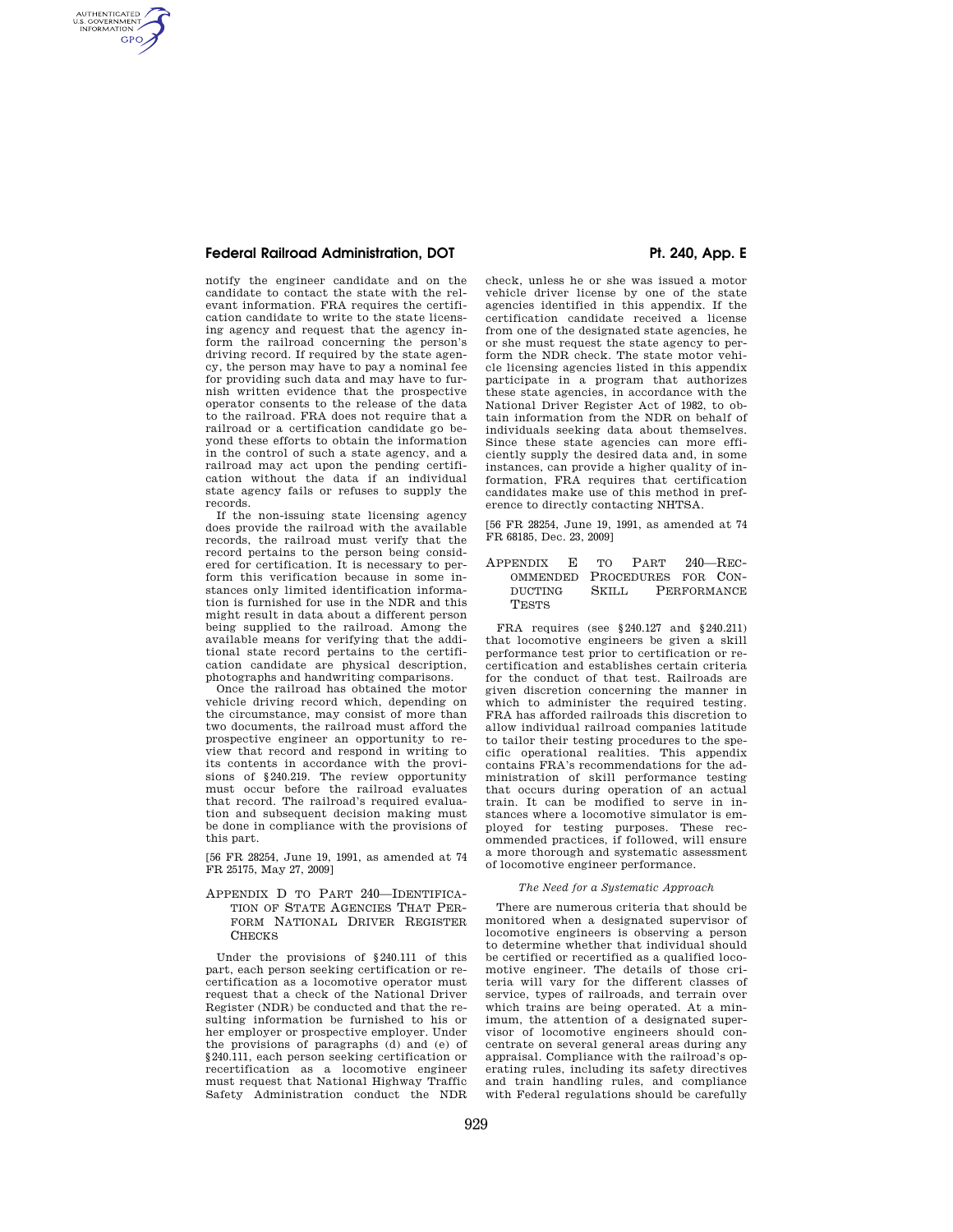monitored. But, in order to effectively evaluate employees, it is necessary to have something against which to compare their performance. In order to hold a locomotive engineer accountable for compliance, a railroad must have adequate operating, safety and train handling rules. Any railroad that fails to have adequate operating, safety, or train handling rules will experience difficulty in establishing an objective method of measuring an individual's skill level. Any railroad that requires the evaluation of an individual's performance relative to its train handling rules needs to have established preferred operating ranges for throttle use, brake application, and train speed. The absence of such criteria results in the lack of a meaningful yardstick for the designated supervisor of locomotive engineers to use in measuring the performance of locomotive engineers. It also is essential to have a definite standard so that the engineer and any reviewing body can know what the certification candidate is being measured against.

Evaluating the performance of certain train operation skills will tend to occur in all situations. For example, it would be rare for a designated supervisor of locomotive engineers to observe any operator for a reasonable period of time and not have some opportunity to review that engineer's compliance with some basic safety rules, compliance with basic operating rules, and performance of a brake test. As the complexity of the operation increases, so does the number of items that the operator must comply with. Higher speeds, mountainous terrain, and various signal systems place increased emphasis on the need for operator compliance with more safety, operating, and train handling rules. Accounting for such variables in any universal monitoring scheme immediately results in a fairly complex system.

FRA therefore recommends that designated supervisors of locomotive engineers employ a written aid to help record events and procedures that as a minimum should be observed for when conducting a skills performance test. FRA is providing the following information to assist railroads in developing such a written aid so as to ensure meaningful testing. When conducting a skills performance test, a designated supervisor of locomotive engineers should be alert to the following:

- —Does the employee have the necessary books (Operating Rules, Safety Rules, Timetable, etc.)?
- —Are predeparture inspections properly conducted (Radio, Air Brake Tests, Locomotive, etc.)?
- —Does the employee comply with applicable safety rules?
- —Does the employee read the bulletins, general orders, etc.?
- —Enroute, does the employee:
- —Comply with applicable Federal Rules?

# **Pt. 240, App. E 49 CFR Ch. II (10–1–10 Edition)**

—Monitor gauges?

- —Properly use the horn, whistle, headlight?
- —Couple to cars at a safe speed?
- —Properly control in train slack and buff forces?
- —Properly use the train braking systems?
- —Comply with speed restrictions?
- —Display familiarity with the physical characteristics?
- —Comply with signal indications?

—Respond properly to unusual conditions? —At the conclusion of the trip, does the employee:

—Apply a hand brake to the locomotives? —Properly report locomotive defects?

Obviously, the less sophisticated the railroad's operations are, the fewer the number of identified practices that would be relevant. Hence, this list should modified accordingly.

### *The Need for Objectivity, Use of Observation Form*

It is essential that railroads conduct the performance skills testing in the most objective manner possible, whether this testing is the locomotive engineer's initial qualification testing or periodic retesting. There will always be some potential for the subjective views, held by the designated supervisor of locomotive engineers conducting the testing, to enter into evaluations concerning the competency of a particular individual to handle the position of locomotive engineer. Steps can be taken, and need to be taken, to minimize the risk that personality factors adversely influence the testing procedure.

One way to reduce the entry of subjective matters into the qualification procedures is through the use of a document that specifies those criteria that the designated supervisor of locomotive engineers is to place emphasis on. The use of an observation form will reduce but not eliminate subjectivity. Any skill performance test will contain some amount of subjectivity. While compliance with the operating rules or the safety rules is clear in most cases, with few opportunities for deviation, train handling offers many options with few absolute right answers. The fact that an engineer applies the train air brakes at one location rather than a few yards away does not necessarily indicate a failure but a question of judgment. The use of dynamic braking versus air brakes at a particular location may be a question of judgment unless the carrier has previously specified the use of a preferred braking method. In any case the engineer's judgment, to apply or not apply a braking system at a given location, is subject to the opinion of the designated supervisor of locomotive engineers.

A railroad should attempt to reduce or eliminate such subjectivity through use of